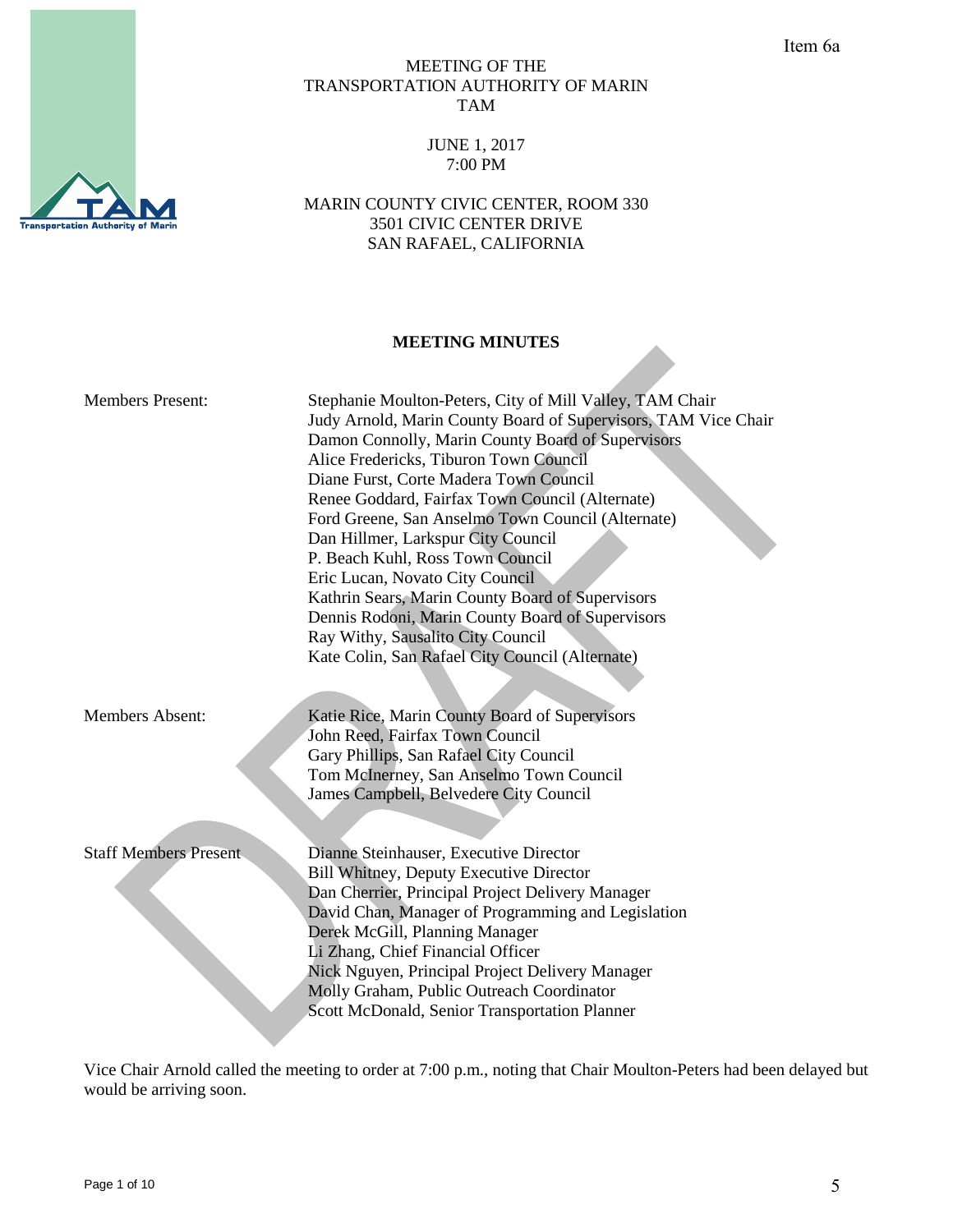# **1. Public Hearing on the Draft FY2017-18 Annual Budget**

Executive Director (ED) Dianne Steinhauser indicated that the budget would be presented to and discussed by the Board later in the meeting, but she indicated now was the time for any members of the public to make whatever comments they wanted.

Vice Chair Arnold opened and closed the public hearing with no speakers coming forward.

### **2. Chair's Report** (Discussion)

Vice Chair Arnold said she had nothing to report.

## **3. Commissioner Matters Not on the Agenda (Discussion)**

There were none.

## **4. Executive Director's Report** (Discussion)

ED Dianne Steinhauser asked the Board to consider adjourning the meeting tonight in memory of Dietrich Stroeh, who passed away suddenly on May 30<sup>th</sup>. She reviewed items in her written Executive Director's Report, including the successful car-share launch today with Whistlestop and Zipcar; support services for SMART first/last mile access offered through TAM, including the Lyft subsidy and coupons for first/last mile service; participation in Marin County's TDM Workshop; the Plan Bay Area Open House on May 20<sup>th</sup>; changes in funding with the Golden Gate Bridge District programming additional federal money for the Bettini Transit Center with appreciation to Golden Gate for an increasing match of their funds; a brief summary of SB 1 (Senate Bill 1) and workshops planned to help explain how allocations will work; the progress of RM 3 (Regional Measure 3) legislation through the Assembly; consideration by the Trump Administration of federal transportation funding; the TAM Junction Bike Path Project (in the Almonte area) about ready to start construction with anticipated night-time road closures, and the ED's participation in a national conference with a successful presentation on Marin's Safe Routes to Schools program.

### *Chair Moulton-Peters entered and was seated during the ED report.*

There was no public comment on the Executive Director Report.

a. Richmond – San Rafael Bridge Third Lane and Multi-Use Path Report

At the request of Chair Moulton-Peters, ED Steinhauser updated the Board on the status of the bridge projects, with the Third Lane progressing well through construction, and the upper deck bike path yet to be advertised.

Chair Moulton-Peters expressed regret at arriving late to this meeting, and she also mentioned that Commissioner Rice had passed on her apologies for being unable to attend.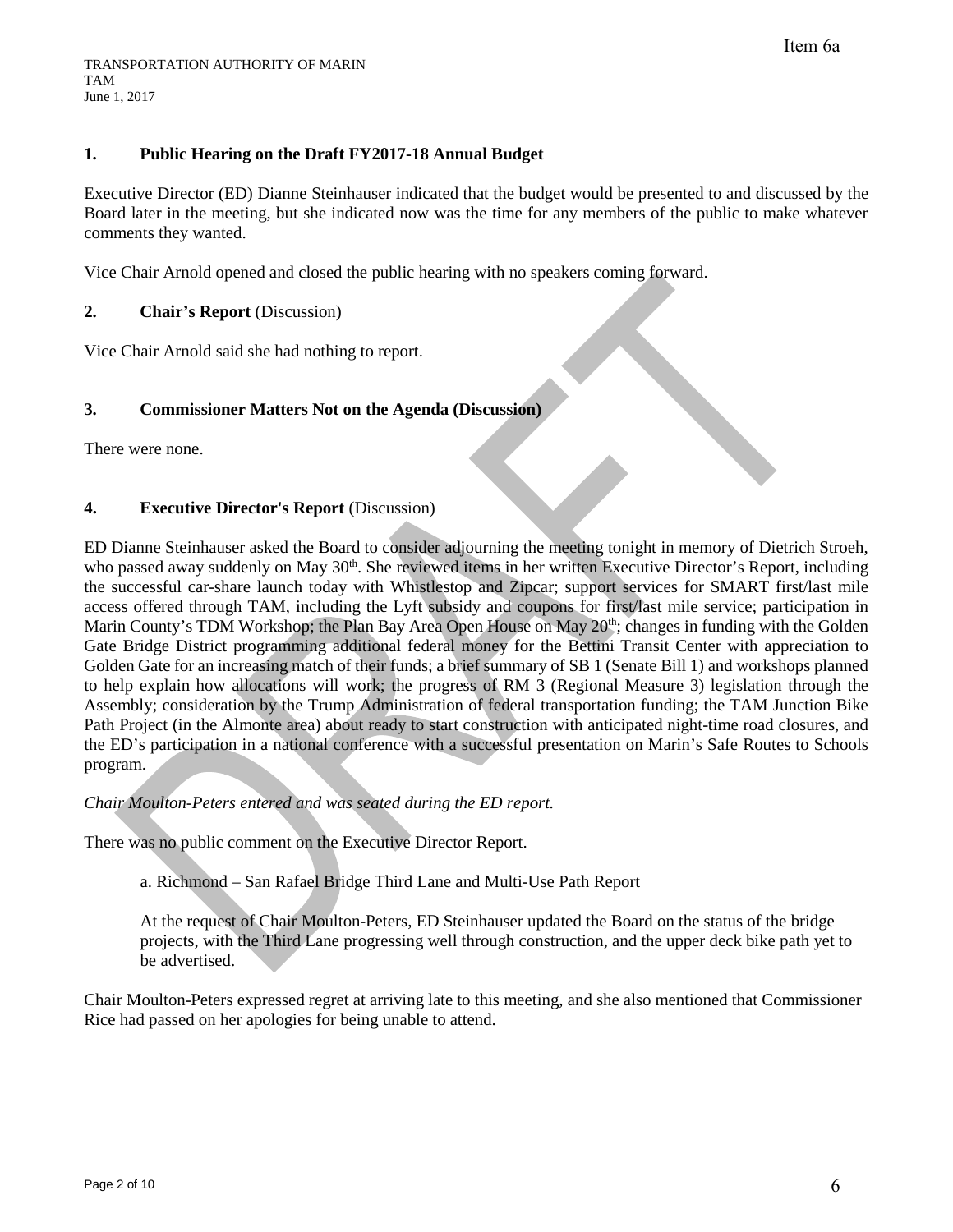### **5. Commissioner Reports (Discussion)**

#### **a.** Metropolitan Transportation Commission (MTC) Report

Commissioner Connolly reported that a Memorandum of Understanding has been signed between ABAG (Association of Bay Area Governments) and MTC to consolidate the staff of the two agencies under MTC, the result of a successful mediation process, hopefully the first step in the process of merging both organizations. He also reported on a recent workshop on Plan Bay Area 2040 in Mill Valley, next steps in the process, Regional Measure 3, Senate approval of the RM3 toll legislation, SB 595, and the support from the MTC board overall.

#### **b.** Marin Transit Report

In the absence of Commissioner Rice, Chair Moulton-Peters discussed support for Marin Transit programs, sale of school bus passes for the youth in Ross Valley, Reed Union and Mill Valley School Districts, and service throughout the county for the Senior Travel Navigator program, including training for the program at the San Rafael Transit Center.

#### **c.** SMART

Commissioner Sears stated that SMART (Sonoma Marin Area Rail Transit) is currently in test mode, expressing concern about quiet zones and the potential risk to pedestrians. She also noted that SMART would soon be announcing its anticipated start date, and she expressed appreciation for the pending collaboration TAM has developed with Lyft.

Chair Moulton-Peters asked if SMART had safety information available for individual jurisdictions to share with their constituents, and Commissioner Sears confirmed it did.

### **6. Open Time for Public Expression**

Cindy Winter of Greenbrae said she was excited about the Lyft service and the potential for SMART to be less dependent on bus transportation. She also discussed an article in the New York Times on rideshare options that are offered in Europe and New Jersey, and the difficulties that have become apparent with Uber.

### **7. CONSENT CALENDAR** (Action)

- a. Approve TAM Board Minutes of June 1, 2017
- b. Revised Programming OBAG and Local Funds
- c. Accept 2017 Update to the OBAG Transportation Investment Strategy
- **d.** Appointments to the Technical Advisory Committee
- **e.** Appointments to the Citizens' Oversight Committee

ED Steinhauser noted the misspelling of a name on page 6 of 9 in the minutes; and she indicated it will be corrected.

Chair Moulton-Peters said she had minor edits as well, which she will give staff to correct.

There was no public comment on the Consent Calendar.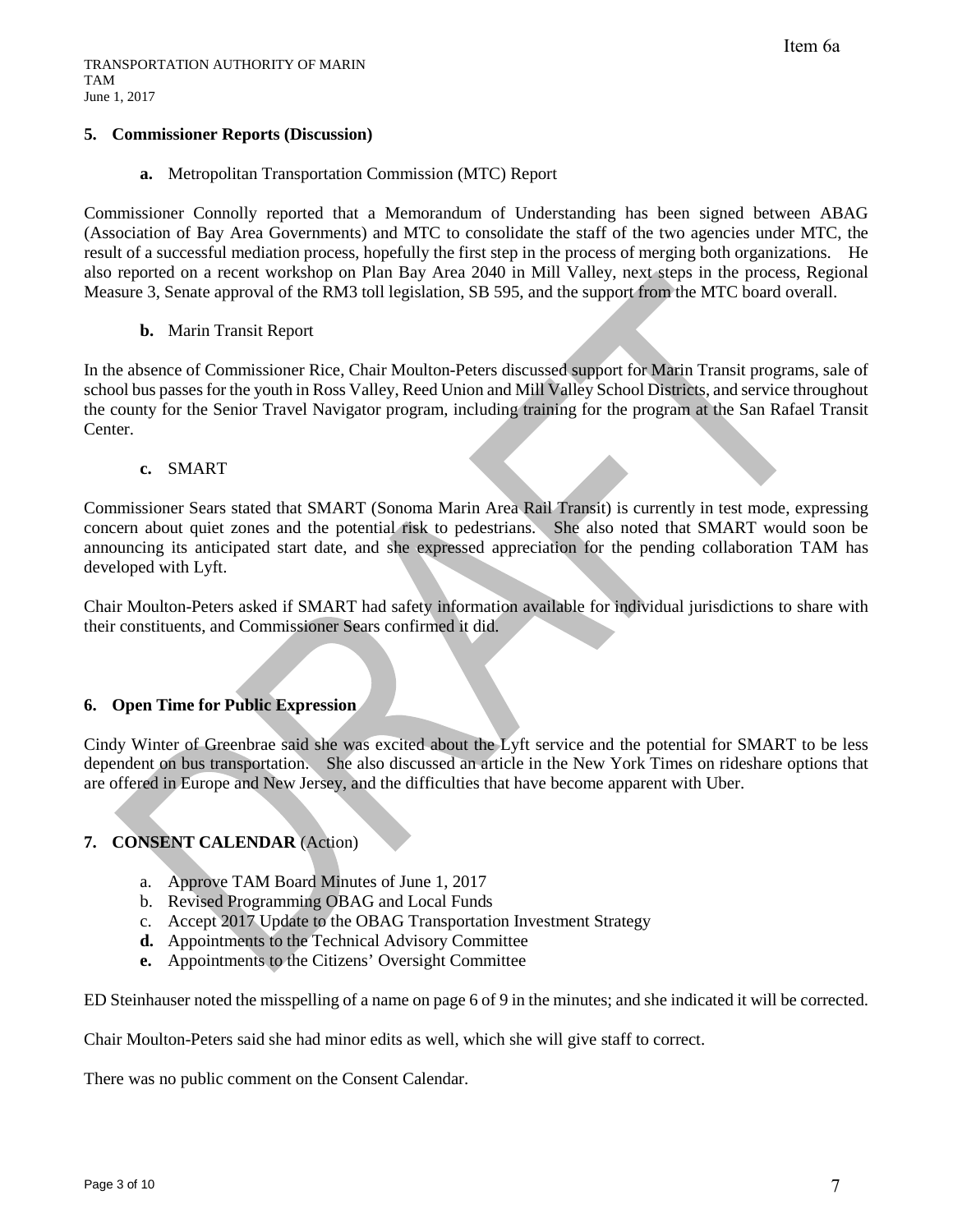Commissioner Fredericks moved to approve the Consent Calendar (including edits to the Minutes), and Commissioner Sears seconded the motion. It was approved unanimously.

# **8. Approve Letter to MTC on HOV Hours of Operation** (Action)

ED Steinhauser indicated she would be presenting this item which recommended that the TAM Board approve the letter, as presented in the staff report, to be sent to the Metropolitan Transportation Commission (MTC) on High Occupant Vehicle (HOV) lane hours of operation. She indicated that Deputy Executive Director Bill Whitney would assist to answer questions.

ED Steinhauser discussed the actions staff is presenting for the Board's consideration, a brief review of the history of HOV lanes in the Bay area, involvement of Caltrans, MTC, and the CHP as a partnership, changes to HOV hours proposed by MTC for implementation in June, concerns expressed by the TAM Executive Committees as well as the TAM Board – potential impacts, what will determine the success (or failure) of the change, other management efforts that should be combined with the changed hours, such as ramp metering, and inclusion of a public information campaign prior to implementation of the changes. She also reviewed the strength of the proposed resolution as compared with the earlier draft letter to MTC and staff's recommendation for approval.

She noted that a copy of the proposed resolution was included in the supplemental packet, as well as a letter from Jonathan Frieman who asked that it be shared with the Board.

Commissioner Withy questioned why the original concern about the impacts of HOV lane operation was now mixed up with several different variables (ramp metering etc.). He thought that the first issue of the proposed pilot study considering the effects should be studied independently from the other matters. ED Steinhauser explained that the hours change should not be an experiment on commuters, she was worried that concerns regarding the impacts on workers and residents in Marin could overshadow the benefits that could result.

Chair Moulton-Peters clarified that potential delays in the general-purpose lanes could be perceived as a negative by the general public. She thought that a full study of the potential negative impacts would be helpful to the public's understanding of the concept.

Commissioner Sears added that one goal of the change in HOV hours is for more commuters to form carpools and/or use public transit instead. Commissioner Fredericks commented on the economy found in considering more than one variable at a time, and she noted that most of the variables mentioned are already included as current issues but there is not enough time to consider each one separately. She indicated her support of combining different mechanisms discussed by ED Steinhauser to relieve congestion on 101.

Commissioner Lucan commented on the consideration of a letter to MTC compared with a resolution from TAM. He asked Commissioner Connolly as an MTC representative which he thought was best.

Commissioner Connolly said he thought the resolution would be more effective, which encapsulates more of the issues that have been raised. He also commented on the unique situation that Marin has, with the freeway functioning as a main street for many of the towns.

Commissioner Greene agreed the resolution was better, noting that it is better written. He also said that the goal should be to benefit all groups of commuters, and to move away from the concept of one person, one car. He indicated his support.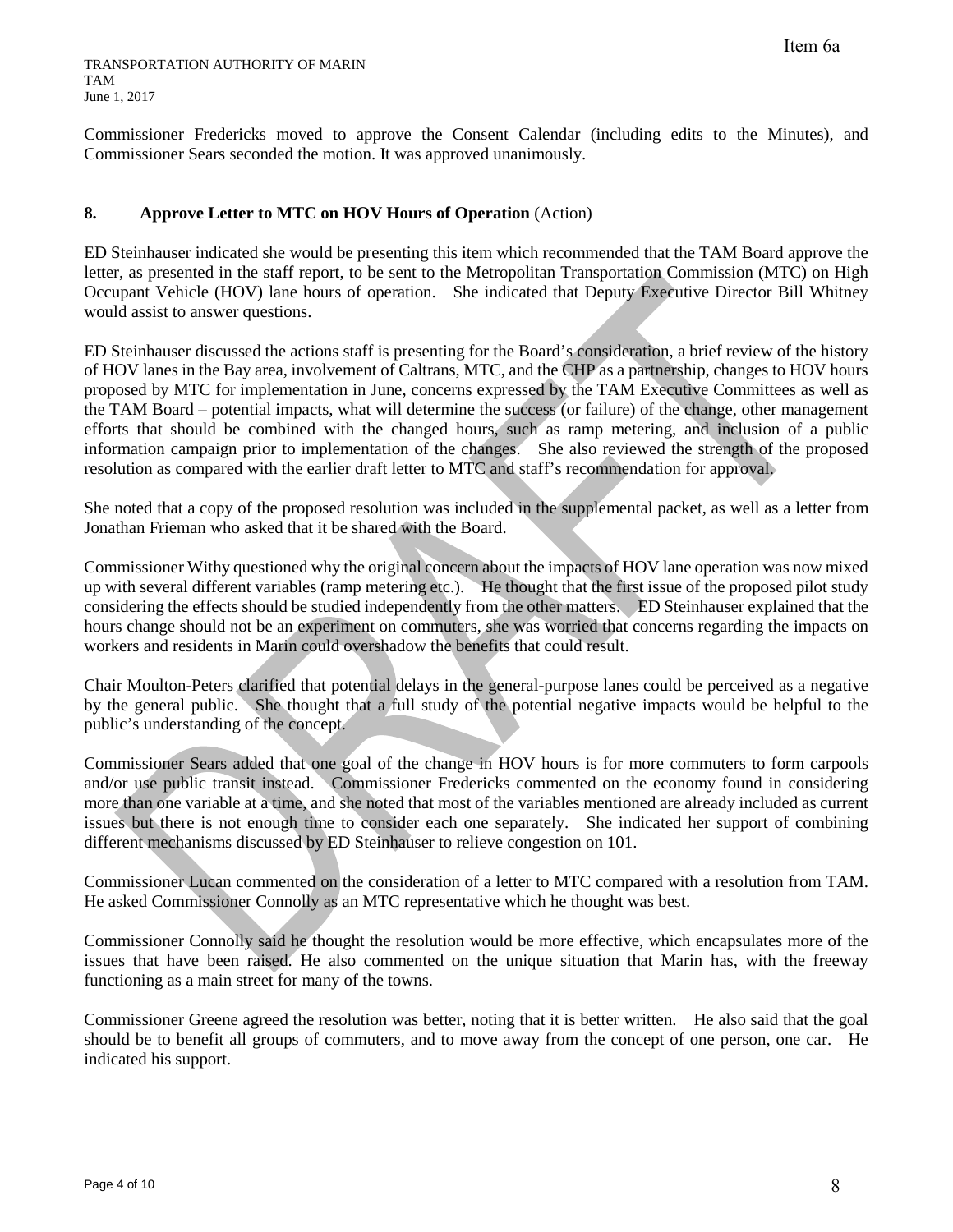Commissioner Goddard discussed her concern that the implementation date of summer 2017 provides insufficient time for outreach and she asked if other Commissioners had any thoughts in that regard. Commissioner Kuhl said he thought the resolution should be more specific about timing for reasons he discussed.

Commissioner Hillmer expressed agreement about the timelines as well as specific dates. He also noted that the goal of the study is to attain optimal system design, which is by nature multi-variant. He was concerned that there are not enough variables to evaluate the pushing of traffic onto local streets, especially with multiple local projects that would be under construction simultaneously. Chair Moulton-Peters asked whether adding "consideration of impacts to local roads" would be sufficient, and Commissioner Hillmer said yes.

Vice Chair Arnold said she shared the concerns of many residents that increasing the HOV hours at this point in time would dramatically increase commute times. She noted that an informal survey she sent out to her mailing list showed 87% of respondents were opposed to extension of the carpool lane hours at this time.

Vice Chair Arnold indicated she did not support changing the hours at the current time. However, she said that if the plans move ahead, she strongly suggested that TAM continues to work to assess the benefits and impacts of the changes and a broader approach be implemented to manage traffic appropriately.

Commissioner Colin noted that for her the statements in the resolution are more appropriate for opposing the change in hours at this time. She thought it would be better to advocate for beginning the study now, to ensure that the questions are answered first. ED Steinhauser explained that the reason for suggesting a 3-month pilot program, rather than a six-month program, is because the success or failure of the program should become apparent quickly, without an extended period of negative impact being necessary.

Chair Moulton-Peters suggested phrasing it "the pilot shall begin when studies are completed." She also expressed it is obvious a public information campaign should be implemented first.

Commissioner Hillmer asked that the study results be collected and assessed first and ED Steinhauser noted that MTC will be presenting their studies shortly to Caltrans, after which they will decide whether or not to begin the pilot. She reminded the Board that the decision is not TAM's to make, but Caltrans, MTC and CHP.

There was more discussion of the types of study – preliminary information provided to MTC to help them make their decision, and then additional information gathered through ongoing traffic review.

Commissioner Greene and ED Steinhauser discussed the reasons for the timing of the pilot program over summer.

Commissioner Fredericks clarified the need for two kinds of studies, including studies following implementation of the pilot program to determine the program's success.

Commissioner Lucan recommended the adoption of a phased-in approach for the changes, and ED Steinhauser noted that there had not been any indication that this was acceptable to the operators Caltrans, MTC and the CHP.

Commissioner Hillmer asked what recourse is available if the study is not successful and ED Steinhauser questioned how that could be determined. Mr. Hillmer asked about increased impacts to local streets, and ED Steinhauser discussed actions that could be proposed or promoted through our legislators.

Commissioner Hillmer suggested that TAM include a quantifiable definition for failure of the system and/or a delay to the implementation. ED Steinhauser indicated staff thought the owner/operators should decide the definition of failure and what that would trigger.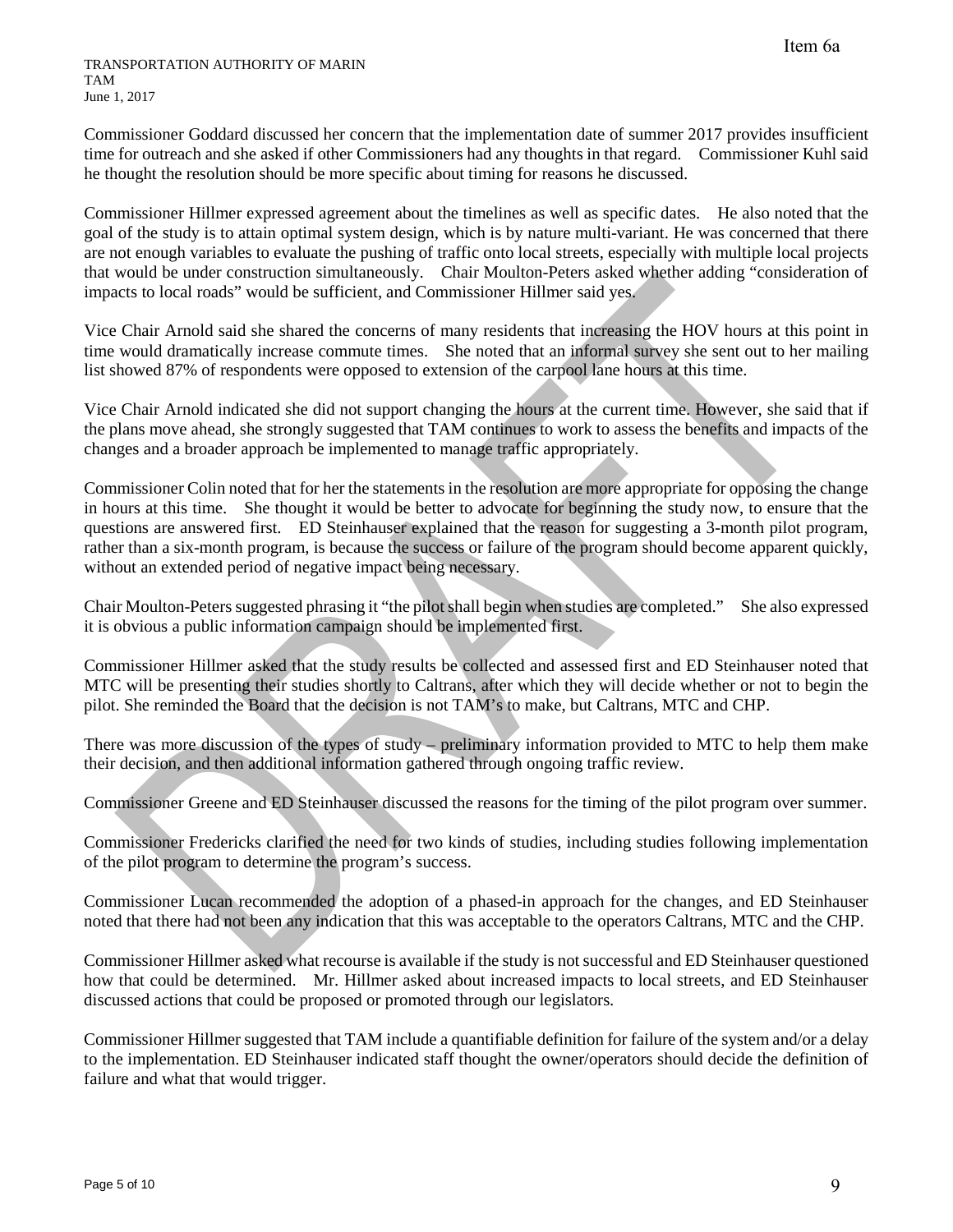#### TRANSPORTATION AUTHORITY OF MARIN **TAM** June 1, 2017

Commissioner Kuhl suggested TAM not define success or failure in the resolution, and Chair Moulton-Peters stated that Caltrans has clear standards to apply, which she discussed.

Vice Chair Arnold moved to approve the Resolution with suggestions made by the Board and with the understanding that MTC, CHP or Caltrans will make the decision for success or failure of the changed hours and act accordingly, which was seconded by Commissioner Fredericks.

Commissioner Withy stated that he supported the resolution, but he expressed great concern that Sausalito will be impacted by the combination of proposed changes to the HOV lanes and ramp metering.

ED Steinhauser reviewed the proposed changes from the Board discussion – adding a bullet to consider impacts to local roads to be evaluated in advance of the pilot study, consideration of which elements should be studied preliminarily and a pilot implemented within a shorter time period if possible, definition of success and establishing what actions will be taken, consideration of seasonal commute evaluation periods prior to initiating the pilot project, and that there should be a clear idea of what constitutes success and what constitutes unacceptable impacts specifically regarding congestion in the mixed flow lanes and local roads.

There was no public comment on the item.

The motion for approval was unanimously approved.

### **8. Next Steps in Sales Tax Renewal Process**

ED Steinhauser presented the staff report, discussing the process thus far and likely next steps. She reviewed the questions now before the Board, the city/county educational briefings on what project/program improvements the current sales tax measure is providing, potential formation of a Transportation Sales Tax Expenditure Plan Advisory Committee, and consultant support for the Expenditure Plan Advisory Committee effort.

# **a. Report on City/County Briefings** (Discussion)

ED Steinhauser summarized the educational presentations made to the cities, towns, and county in the past months and input received from those presentations as presented in the staff report.

# **b. Review Polling Results on Renewal or Expansion of Local Transportation Sales Tax** (Discussion) **Godbe & Associates**

Bryan Godbe of Godbe Research stated that his firm was commissioned to conduct a survey of local voters to gauge their transportation needs and priorities. He reviewed the methodology used, types of questions used in the survey, purposes of each, significance of the data whether support or opposition, probability of success of renewal versus increase, commute transit method, commute time, summary and recommendations including the recommendation that TAM consider starting the process for a November 2018 sales tax measure.

ED Steinhauser explained that there was a deliberate difference in the question regarding support of local street and road rehabilitation on major roads and separately, local residential streets, and there was strong support for both.

Regarding *Q2: Satisfaction with Transportation in Marin County*, Commissioner Hillmer asked about tracking of satisfaction versus dissatisfaction relative to the current transportation conditions in Marin to see which position is more likely to support a new sales tax measure. Mr. Godbe stated that he does have that data but acknowledged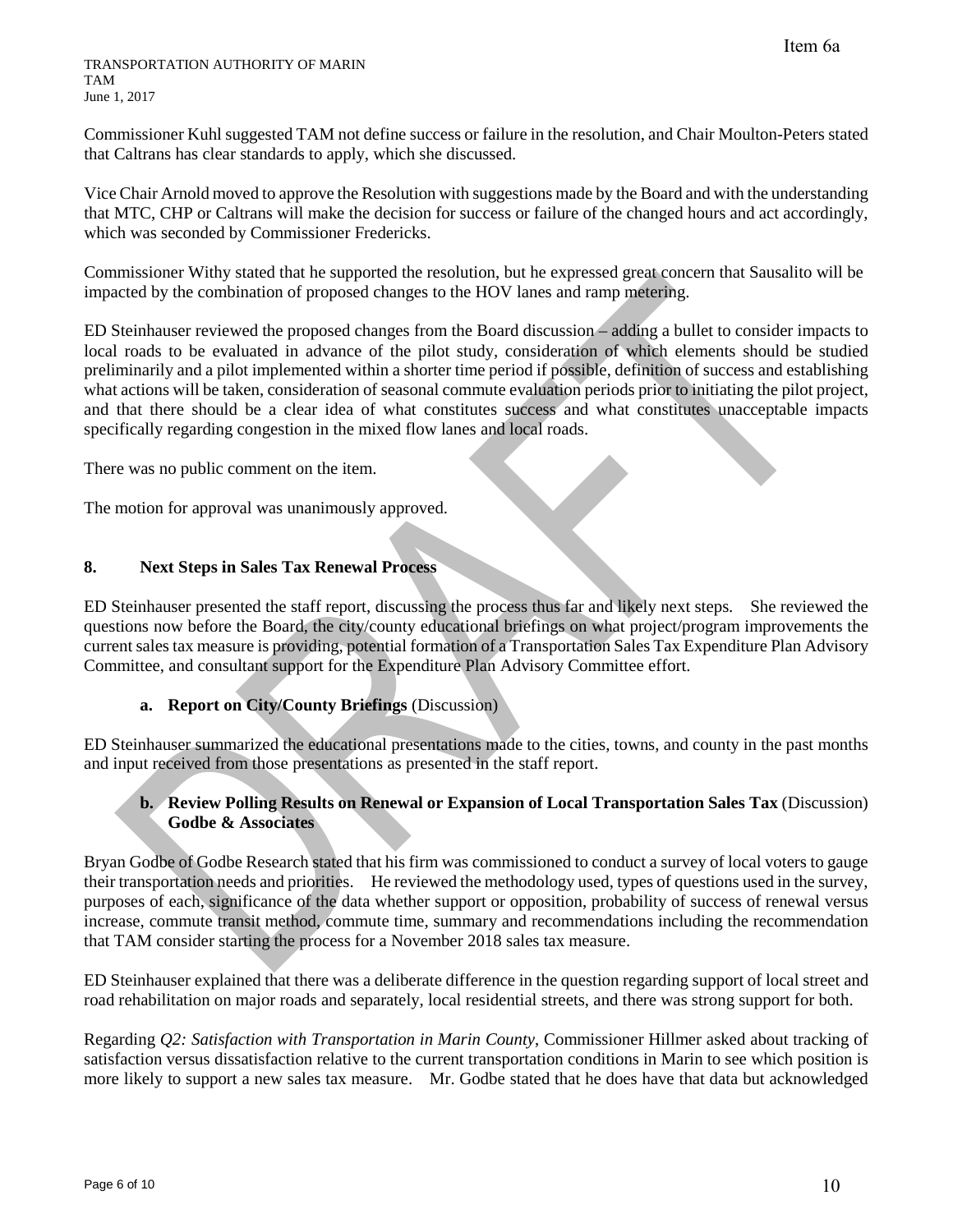it was a difficult question to answer, however cross-referencing shows that there are supporters in both categories that will support the tax measure.

Commissioner Hillmer also noted that the percentages that show such low support for transit alternatives are similar to the percentages that drive. He wondered whether their support for the measure is a direct result of their preference to drive; i.e. they would rather pay an increased sales tax and continue to drive. Mr. Godbe said he thought that was likely.

Commissioner Rodoni asked whether there was increased reliability of placing a measure on the ballot in 2018 vs 2020. Mr. Godbe acknowledged that is possible, but there is also the chance of political and economic risks when a later date is chosen.

Commissioner Rodoni asked about the viability of this measure against others in the same election cycle. Mr. Godbe noted there was comparison with the tax measure and SB1 and RM3, although they were not labeled as such, and they proved the strongest argument against – i.e. we're giving you the money from those measures so do a better job. Commissioner Rodoni asked about potential county measures. Mr. Godbe explained that a general question was asked since no specific measures were identified, but when one is, then a follow-up poll could ask specific comparative questions.

Commissioner Lucan asked about average age of the respondents. Mr. Godbe did not have the average, but he did review the age breakdowns for either the 2018 or 2020 election.

Commissioner Goddard asked about the limited sales tax cap which may limit a local jurisdiction's ability to absorb more than a quarter percent sales tax. ED Steinhauser said that is not a factor that would be discussed tonight, nor was it part of the poll process, but it will need to be considered before a future election if raising the sales tax was called for.

Chair Moulton-Peters asked, and Mr. Godbe confirmed that a 60% poll-based approval is a good place to be, but below 50% is a good indication that a ballot measure would not be successful. Mr. Godbe also confirmed that it's difficult to bring approval up from 50-60%, but he noted as well that the margin of error for each means it could still change.

Chair Moulton-Peters commented on information she learned at the Executive Committee meeting regarding how one takes the survey and what the results will be. Mr. Godbe discussed the finding and the implications noting that landline and phone respondents tend to be less supportive in total but more definitive. The opinions of on-line respondents are not as solidified. This supports the reasoning for taking a hybrid approach when conducting a poll.

Chair Moulton-Peters opened public comment on the item.

Steve Kinsey, former County Supervisor and TAM Commissioner, noted that the single most important thing that TAM does in his opinion is to manage and finance Marin's transportation improvements. He acknowledged it is never easy to ask constituents for money, especially these days, but he commented on the benefit to the community overall in investing in these improvements. He encouraging the Board to move forward with an expenditure plan advisory committee to get clarity and specificity on developing a good measure. He advocated for the EPAC to prioritize the improvements in terms of funding that is anticipated. He noted that many people in the community look at the amount spent for transportation – roads in particular - and believe it is too much, but he pointed out that the TAM Board members know the truth behind those numbers – that there never will be too much to be spent on transportation infrastructure.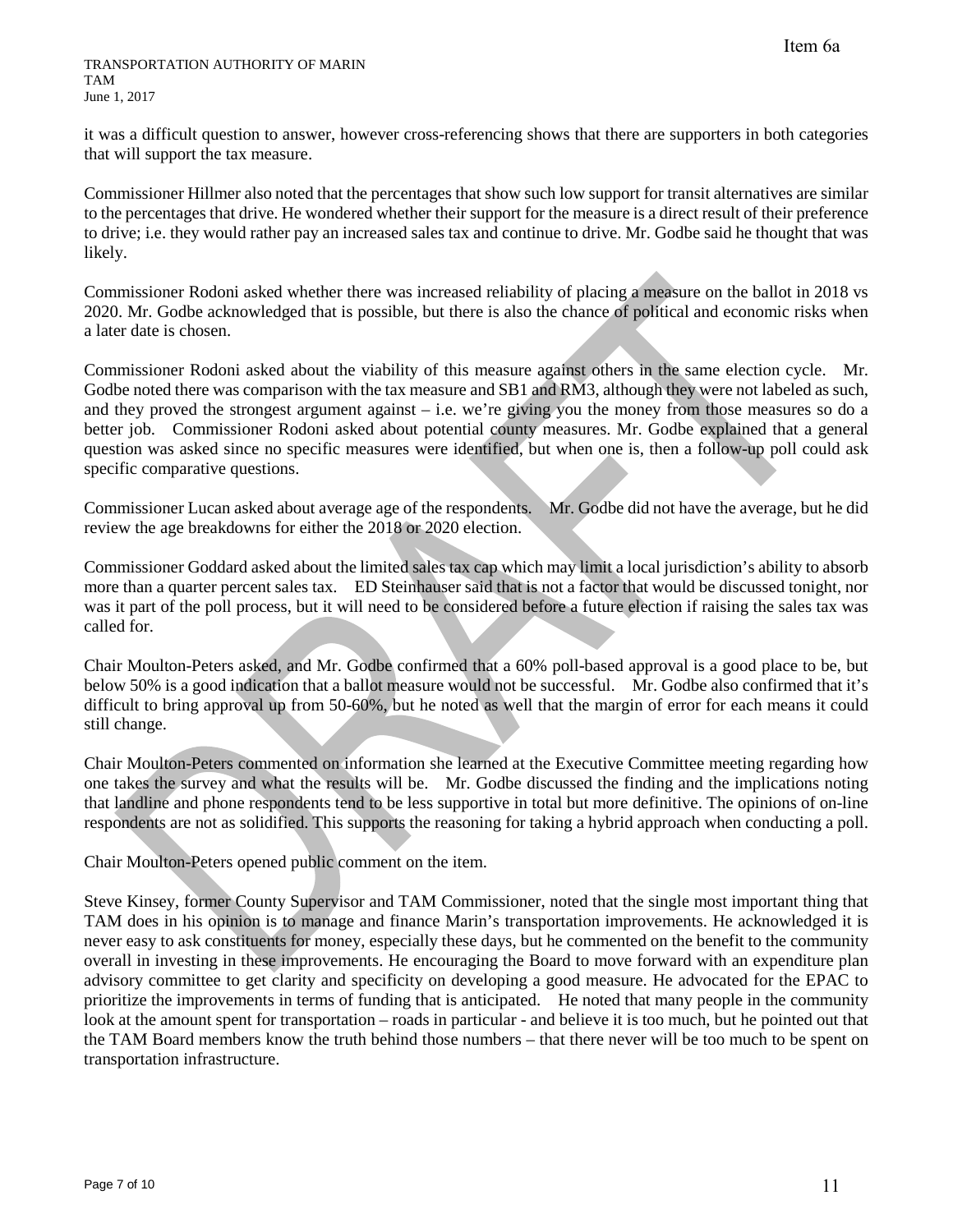### **c. Create a Transportation Sales Tax Expenditure Plan Advisory Committee (**Action)

ED Steinhauser presented the staff report which recommended that the TAM Board approve establishing a Transportation Sales Tax Expenditure Plan Advisory Committee (EPAC), comprised of individuals representing diverse stakeholder groups in Marin County, to develop a Draft Transportation Expenditure Plan defining the transportation projects and programs in a future sales tax measure to be considered by Marin County voters.

She noted that the creation of the Advisory Committee will not obligate the Board to go forward with a ballot measure but will allow for important information to be gathered and analyzed. She discussed the role of the Advisory Committee, its membership, and the anticipated meeting sequence schedule. She finalized her comments by stating that TAM's Citizen's Oversight Committee was supportive of formation of this group and their willingness to participate as part of this EPAC.

There was no public comment on the item.

Vice Chair Arnold moved to approve creation of a Transportation Sales Tax Expenditure Plan Advisory Committee. Commissioner Lucan second the motion, which was unanimously approved.

## **d. Approve Consultant Support for the Expenditure Plan Advisory Committee** (Action)

ED Steinhauser presented this item which recommended that the TAM Board approve consultant support for the Expenditure Plan Advisory Committee (EPAC) and associated public information efforts. She discussed the anticipated range of costs for the Advisory Committee process.

There was no public comment on the item.

Commissioner Furst moved to approve the consultant support for the Expenditure Plan Advisory Committee. Commissioner Greene seconded the motion, which was unanimously approved.

### **9. Lyft Partnership Program –Approve ADA Services Agreement with Whistlestop** (Action)

ED Steinhauser introduced Planning Manager Derek McGill and Senior Planner Scott McDonald to present the staff report that recommended the TAM Board to receive update of the Lyft Partnership Pilot Program and authorize TAM Executive Director to enter into contract with Whistlestop for ADA bus transit services associated with the Lyft Partnership at an estimated cost not to exceed \$15,000.

Mr. McGill reviewed the background of the coupon-based Lyft Partnership Program, marketing and outreach for the *GetSMART17* plan, ADA Service component with Lyft and Whistlestop, how the program will work, and finalized his comments with the recommendation for the TAM Board.

Commissioner Colin expressed excitement at the concept, and she asked whether it would be possible to promote Lyft through SMART's website as well. Mr. McGill said staff will be coordinating with SMART to see if they want to advertise the service on their website and email blasts, as well as for the distribution stands at SMART Stations, already agreed upon.

There was no public comment on the item.

Commissioner Connolly moved to approve the staff recommendation, and Commissioner Arnold seconded the motion. It was unanimously approved.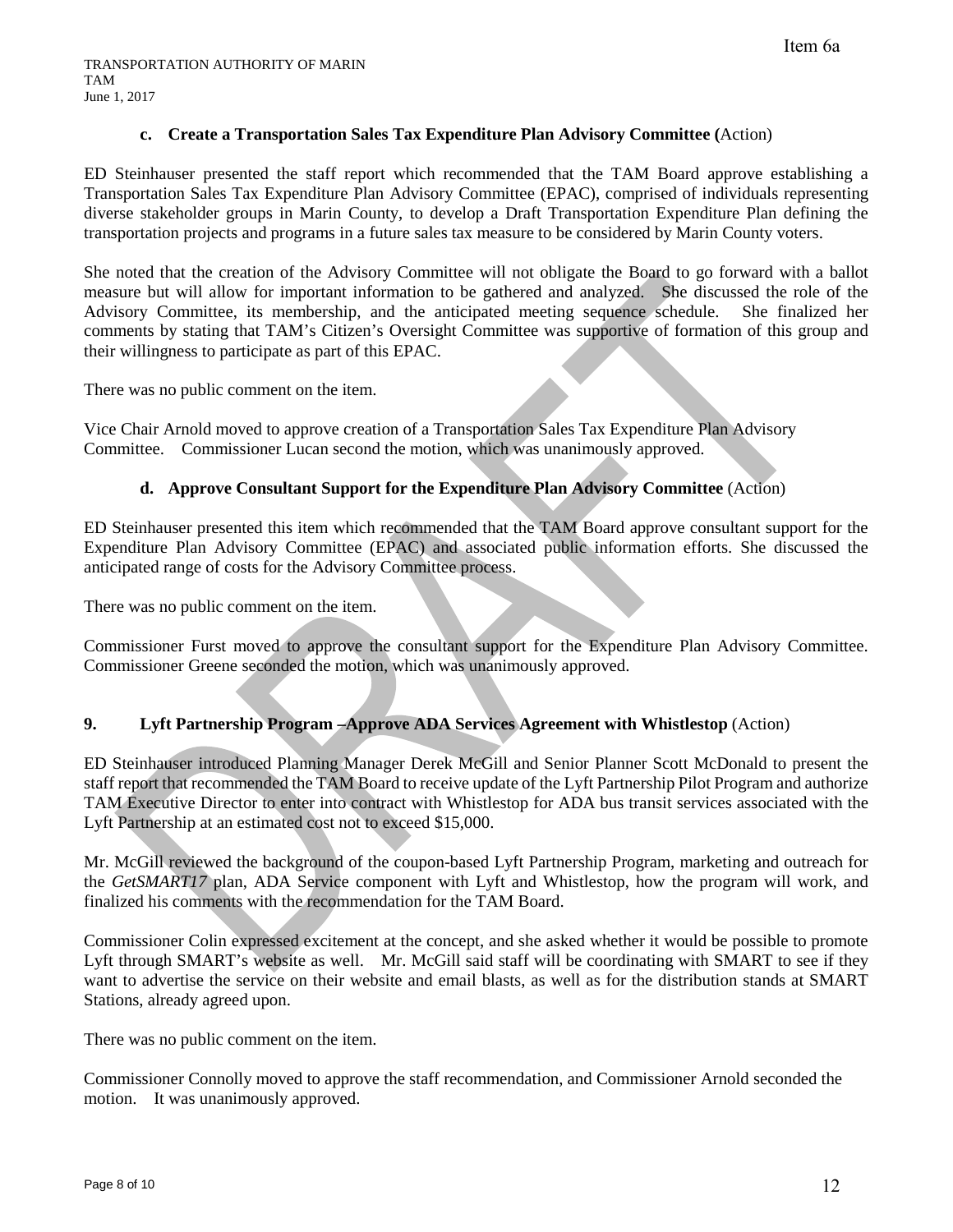ED Steinhauser noted that this program, the TAM sponsored Emergency Ride Home, the Zip cars (carshare program), and the bikeshare program which will be presented next month, will complete options for the first/last mile SMART access program.

### **10. Measure B, Vehicle Registration Fee, Current Fiscal Year Alternative Fuel Program Update and Fiscal Year 2017-18 Program Adoption** (Action)

ED Steinhauser introduced Project Manager Nick Nguyen to present the staff report which recommended that the TAM Board receive an update of the current fiscal year Measure B – Element 3.3 Alternative Fuel Program and adopt Fiscal Year 2017-18 program proposal. The FY 2017-18 program is designed to review and refresh the program we have made since inception, with a continued emphasis on electric vehicle (EV) adoption, new EV marketing effort and additional review of new clean transportation fuel technologies.

Mr. Nguyen discussed an update to the Alternative Fuels Infrastructure and Promotion element under Measure B, the goals of the Alternative Fuels program, the adopted 2016-17 budget of \$240,000 and the six activities which comprise that budget. He concluded with a summary of the latest statistics regarding EV rebates and plans for next year. Mr. Nguyen then showed a short video presentation produced in conjunction with the Marin School of Environmental Leadership to promote electric vehicle use by high school students.

Vice Chair Arnold asked what makes diesel fuel renewable, which Mr. Nguyen discussed and stated that this is new technology which takes oils and through a proprietary process converts it to diesel. He noted that this synthetic diesel has the same chemistry as regular diesel but burns cleaner and costs the same to produce as conventional diesel when the state's carbon tax credits are taken into consideration.

Commissioner Hillmer asked about the potential for cost recovery for electric vehicles, such as a fee for use of charging stations. Mr. Nguyen said yes, and he reviewed some of the jurisdictions that have begun to do so.

Chair Moulton-Peters asked if TAM has the ability to install a charging station at the TAM office, and Mr. Nguyen said yes, they are working towards that based on approval by the TAM Board last year.

There was no public comment.

Commissioner Lucan moved to accept the report and approve the budget for the next fiscal year. Commissioner Arnold seconded the motion, which was unanimously approved.

# **11. Review and Adoption of the Draft TAM FY17-18 Annual Budget** (Action)

ED Steinhauser introduced Chief Financial Officer Li Zhang to present the report which recommended that the TAM Board review and adopt the Draft TAM FY2017-18 Annual Budget.

Ms. Zhang reviewed the annual budget process and timeline, including the public hearing held at the beginning of tonight's meeting, and the five budget components attached to the budget report. She discussed revenue projections for Measure A Sales Tax for FY2017-18 as compared with other years, a comparison of sales tax generated by various industries for FY2015-16, the same information by jurisdiction, Measure B VRF revenue generated, and TAM's CMA (congestion management agency) funding.